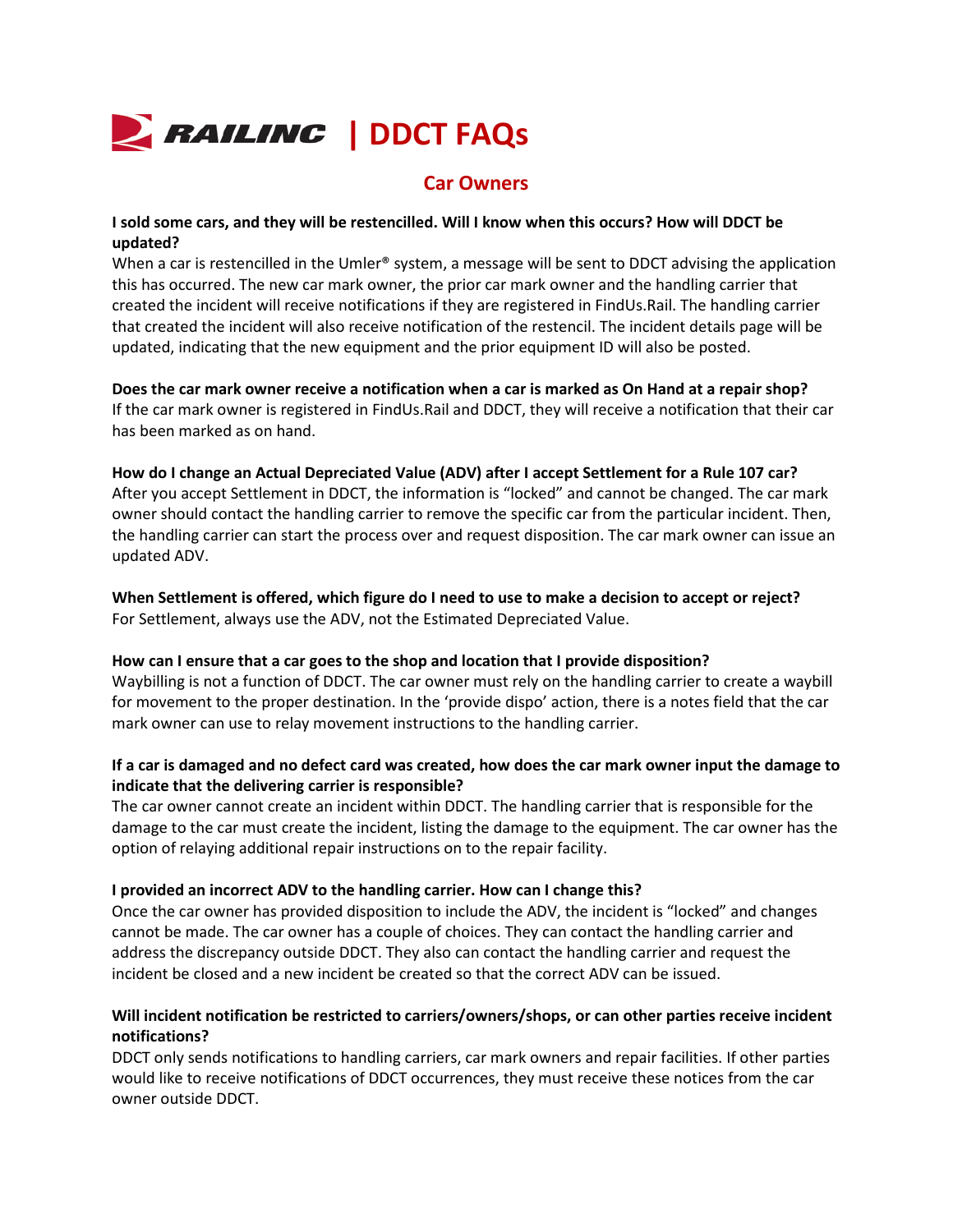## **Are ADV's required through DDCT?**

DDCT requires car owners to provide ADV dollar amounts when providing disposition for Rule 107 cars.

### **When repairs are complete and the repair shop marks it as complete, is the owner notified?** A notification is sent to the car mark owner notifying them when repairs are complete.

### **There is a Maintenance Party field in the Umler system. Will this party be notified within DDCT?**

The maintenance responsible party is used for other applications. DDCT uses the stencil mark owner for notification.

## **If a car mark owner is also a shipper, should the car mark owner add their shipping locations to FindUs.Rail to route cars back to their plants for light repairs?**

If a railroad requests disposition and the car mark owner/shipper wants the car moved back to a loading location for repairs, that location must be registered as a shop couplet in FindUs.Rail.

# **When a car is leased by a private party, how does this party find out if one of their cars is damaged?** The car mark owner may assign the lessee as a third party in DDCT, and the lessee will be notified.

**Will DDCT allow the car owner to apply disposition for a car to three shops?** DDCT allows two repair facilities at this time.

# **The repair facility I normally send cars to is a mobile repair shop—a single person with a truck and equipment. Will this mobile repair facility have to register in DDCT?**

All repair facilities, no matter their size or scope must register as a repair shop in DDCT and in FindUs.Rail so they can receive dispositioned cars.

# **As a car mark owner, I received a car that had been dispositioned to a repair shop for specific work, but the work was not performed. What should I do?**

The car mark owner, in this case, should handle the exception with the repair shop.

## **Will DDCT remove the car from the Umler system when it is dismantled or scrapped?**

The car owner must delete the equipment from the Umler system separately. Only then will the car be automatically removed from the incident, if the incident is in open status.

### **If a shop cannot accept a car, can the disposition be changed to move the car to another shop?**

Once disposition has been provided it cannot be changed in DDCT. The car mark owner can direct the car to another shop and mark the car as On Hand at the new shop after it arrives.

## **When cars need to be loaded up on flat cars, will we receive a notice from DDCT with the equipment ID of the flat car?**

DDCT only identifies the carrying car at this time. The loaded up car (the damaged equipment) should be identified in the notes field that is part of the incident record.

# **When will the issue with sending notifications (Rule 1, 108, 95, and 107) to the car mark owner be changed to notifying the actual car owner, if ever?**

At this point all notifications will be transmitted to the Umler stenciled car mark owner.